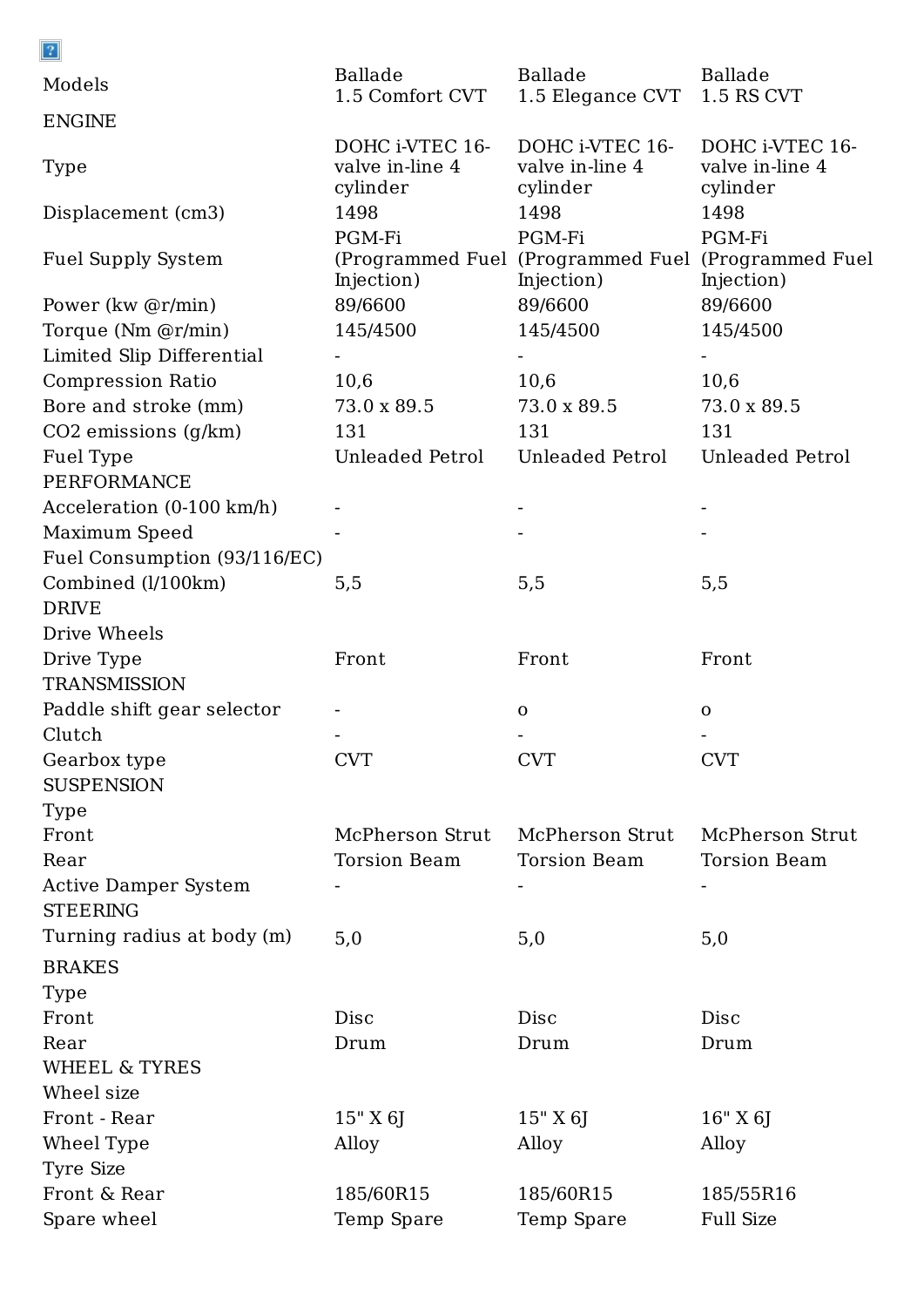| <b>DIMENSIONS &amp; CAPACITIES</b>                       |                       |                       |                              |
|----------------------------------------------------------|-----------------------|-----------------------|------------------------------|
| Length overall (mm)                                      | 4568                  | 4568                  | 4568                         |
| Width overall (mm)                                       | 1748                  | 1748                  | 1748                         |
| Height overall (mm)                                      | 1467                  | 1467                  | 1467                         |
| Wheelbase (mm)                                           | 2600                  | 2600                  | 2600                         |
| Track/Tread (mm)                                         |                       |                       |                              |
| Front                                                    | 1484                  | 1484                  | 1484                         |
| Rear                                                     | 1495                  | 1495                  | 1495                         |
| Ground Clearance (mm)                                    | 137                   | 137                   | 137                          |
| Tare Mass (kg)                                           | 1129                  | 1131                  | 1153                         |
| Gross Vehicle Mass (GVM) (kg) 1580                       |                       | 1580                  | 1580                         |
| Maximum tow Mass (kg) -<br>Trailer with / without brakes | Towing Not<br>Allowed | Towing Not<br>Allowed | <b>Towing Not</b><br>Allowed |
| Boot capacity to window(l)                               |                       |                       |                              |
| Seat Down (litres, VDA)                                  |                       |                       |                              |
| Seat Up (litres, VDA)                                    | 506                   | 506                   | 506                          |
| 2ndand 3rdSeat Down (litres,<br>VDA)                     |                       |                       |                              |
| <b>Fuel Tank Capacity</b>                                | 40                    | 40                    | 40                           |
| <b>Seating Capacity</b><br><b>EXTERIOR</b>               | 5                     | 5                     | 5                            |
| Front grille                                             | Chrome Louver<br>Type | Chrome Louver<br>Type | <b>RS</b>                    |
| <b>Body Coloured Door Handles</b>                        | Body Coloured         | Body Coloured         | Chrome                       |
| Body coloured side mirrors                               | <b>Body Coloured</b>  | <b>Body Coloured</b>  | <b>Body Coloured</b>         |
| Body coulored bumpers                                    |                       |                       |                              |
| Front                                                    | Normal                | Normal                | <b>RS</b>                    |
| Rear                                                     | Normal                | Normal                | <b>RS</b>                    |
| <b>Roof Rail</b>                                         |                       |                       |                              |
| Twin chrome exhaust outlets                              |                       |                       |                              |
| Tailgate spoiler                                         |                       |                       |                              |
| Mudguards                                                |                       |                       |                              |
| <b>COMFORT &amp; CONVENIENCE</b>                         |                       |                       |                              |
| Seating and interior Styling                             |                       |                       |                              |
| <b>Seat Material</b>                                     | Fabric                | Fabric                | Leather                      |
| Adjustable Seats                                         |                       |                       |                              |
| Manual Height Adjust(driver)                             | Manual                | Manual                | Manual                       |
| Electrically adjustable driver                           |                       |                       |                              |
|                                                          |                       |                       |                              |

Electrically adjustable passenger seat Heated Seats Driver - - - Passenger -Memory Function Function Function Function Function Function Function Function Function Function Function Function  $\mathcal{L}$ Armrests o o o Lumbar support adjuster - - - Chrome air vent rings -Inside door handle silver -

seat

- - -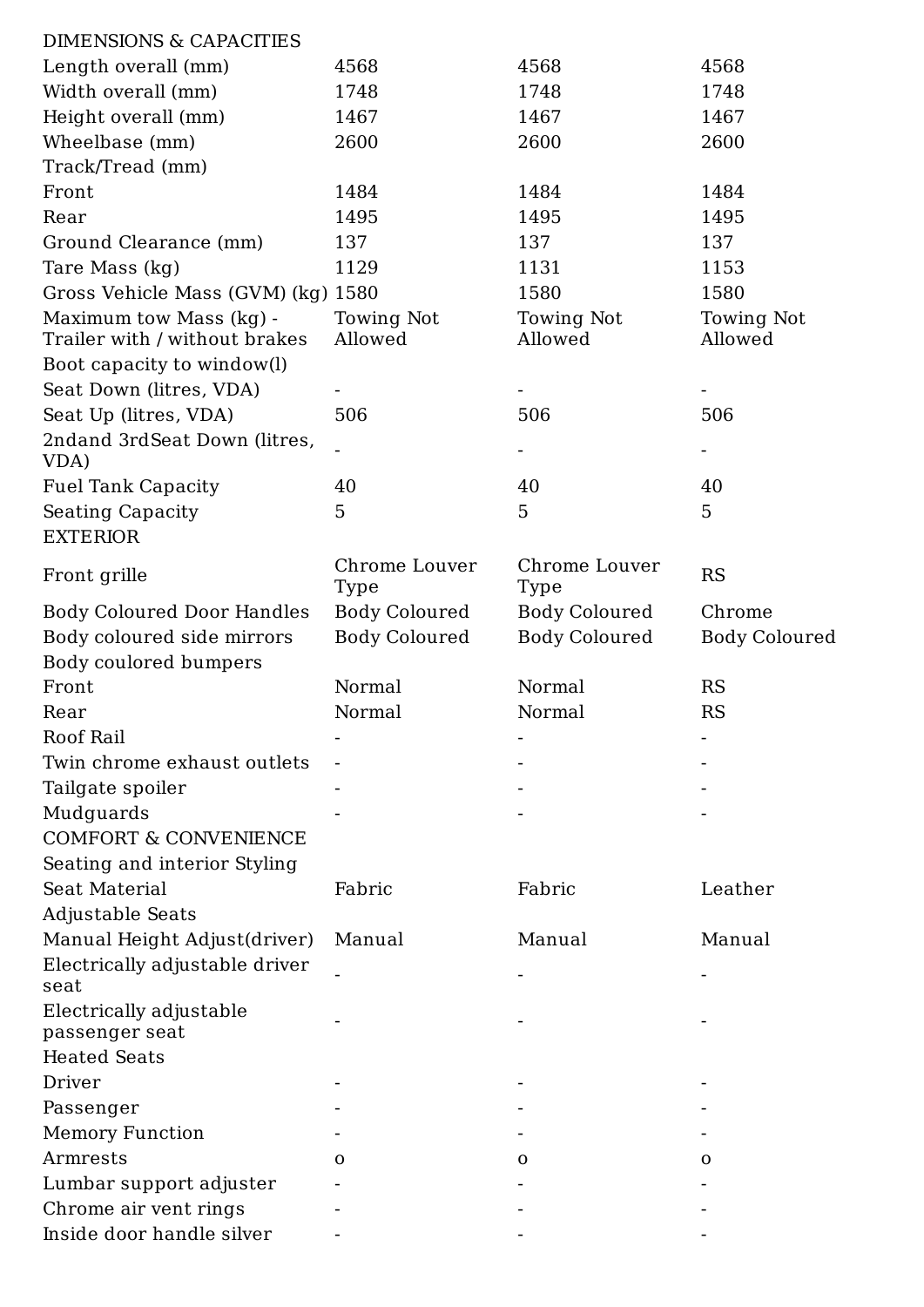| Leather gear knob                        |              | $\mathbf 0$                                                 | $\mathbf 0$             |
|------------------------------------------|--------------|-------------------------------------------------------------|-------------------------|
| Aliminium style pedals                   |              |                                                             |                         |
| Entertainment / Infotainment             |              |                                                             |                         |
| Bluetooth <sup>®</sup> - Hands Free      |              |                                                             |                         |
| Telephone (HFT)                          | $\mathbf{O}$ | $\mathbf{O}$                                                | $\mathbf 0$             |
| <b>Multi-information Display</b>         | $\mathbf{O}$ | $\mathbf{O}$                                                | $\mathbf 0$             |
| TFT digital driver interface             |              |                                                             | $\mathbf{O}$            |
| Audio System                             | Radio AM/FM  | 8" Touchscreen<br>Audio                                     | 8" Touchscreen<br>Audio |
| Apple CarPlay compatible                 |              | $\mathbf{O}$                                                | $\mathbf 0$             |
| Satellite Navigation                     |              |                                                             |                         |
| Speakers                                 |              |                                                             |                         |
| Front                                    | x2           | x2                                                          | x2                      |
| Rear                                     | x2           | x2                                                          | x2                      |
| Tweeters                                 |              | x4                                                          | x4                      |
| Auxiliary audio connection               | $\mathbf{O}$ | $\mathbf{O}$                                                | $\mathbf 0$             |
| USB connection (iPod)                    | $\mathbf{O}$ | $\mathbf 0$                                                 | $\mathbf 0$             |
| Storage                                  |              |                                                             |                         |
| Honda Magic Seats                        |              |                                                             |                         |
| One motion fold down rear                |              |                                                             |                         |
| seats                                    |              |                                                             |                         |
| Split folding rear seats $(50/50)$ -     |              |                                                             |                         |
| Split folding rear seats $(60/40)$ -     |              |                                                             |                         |
| <b>Instruments and Controls</b>          |              |                                                             |                         |
| 3-Mode driving system                    |              |                                                             |                         |
| Electric Parking Brake (EPB)             |              |                                                             |                         |
| Engine 'Start' Button                    |              | Start / Stop Button Start / Stop Button Start / Stop Button |                         |
| Remote controlled engine<br>starter      | $\mathbf{O}$ | $\mathbf 0$                                                 | $\mathbf 0$             |
| Steering column - height<br>adjustable   | $\mathbf{O}$ | $\mathbf 0$                                                 | $\mathbf 0$             |
| Steering column - depth<br>adjustable    |              |                                                             |                         |
| Multi-function steering wheel            |              |                                                             |                         |
| Multi-function steering wheel o          |              | $\mathbf{O}$                                                | $\mathbf 0$             |
| Material                                 | Urethane     | Leather                                                     | Leather                 |
| Audio                                    | $\mathbf{O}$ | $\mathbf 0$                                                 | $\mathbf 0$             |
| Cruise control with speed<br>limiter     |              |                                                             |                         |
| Bluetooth <sup>®</sup>                   | $\mathbf{O}$ | $\mathbf 0$                                                 | $\mathbf 0$             |
| Air conditioning                         |              |                                                             |                         |
| Climate Control                          | Automatic    | Automatic                                                   | Automatic               |
| <b>Rear Ventilation</b>                  | $\mathbf{O}$ | $\mathbf 0$                                                 | $\mathbf 0$             |
| Panoramic roof with electric<br>sunshade |              |                                                             |                         |
| Rear roof shark fin antenna              | $\mathbf{O}$ | $\mathbf 0$                                                 | $\mathbf 0$             |
| <b>Electric Windows</b>                  |              |                                                             |                         |
| Front                                    | $\mathbf 0$  | $\mathbf 0$                                                 | $\mathbf{O}$            |
| Rear                                     | $\mathbf O$  | $\mathbf{O}$                                                | $\mathbf{O}$            |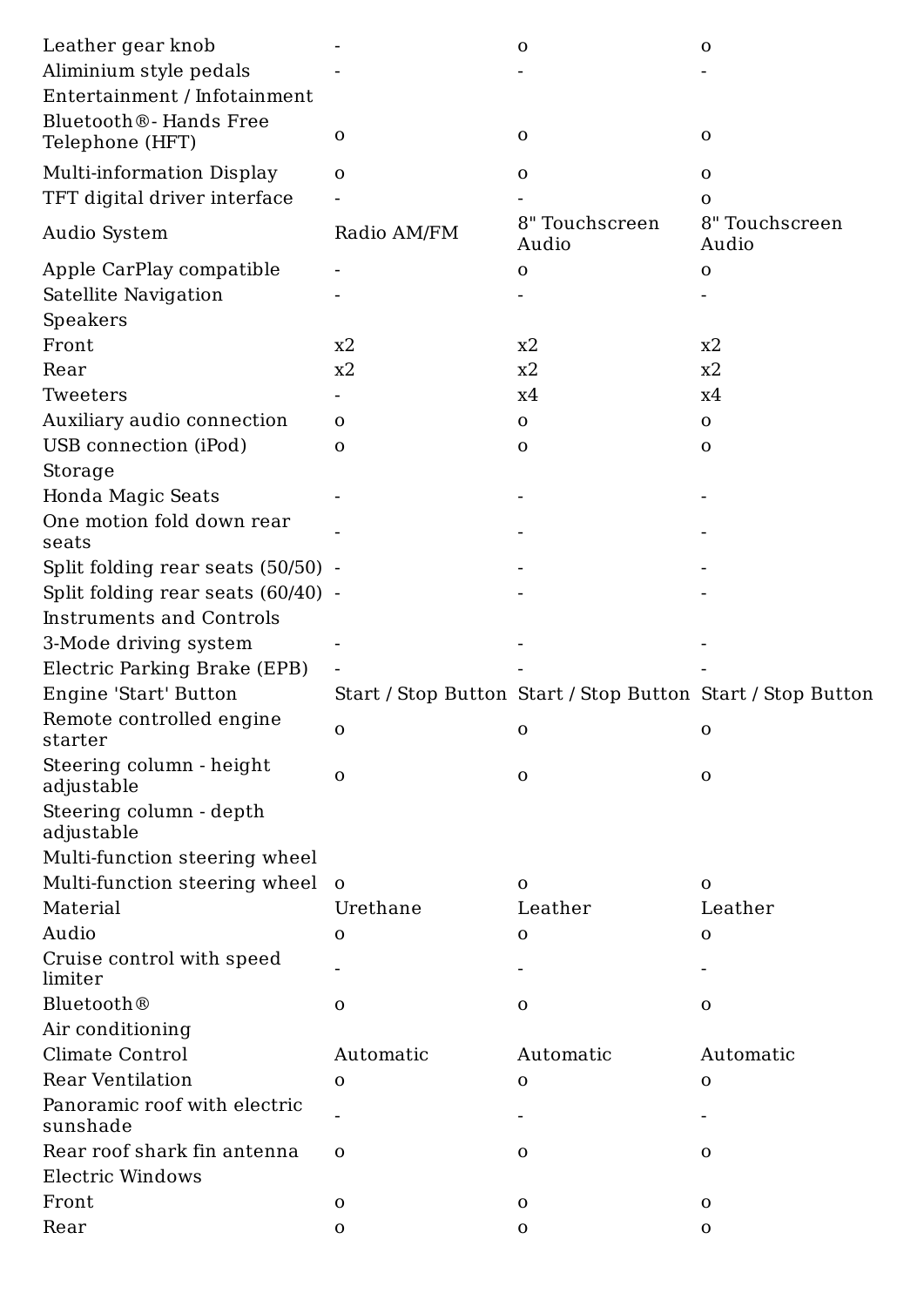| Auto up and down                       | Driver Only  | Driver Only  | All          |
|----------------------------------------|--------------|--------------|--------------|
| Cruise Control                         | $\mathbf 0$  | $\mathbf{O}$ | $\mathbf{O}$ |
| Side mirrors                           |              |              |              |
| Electric                               | $\mathbf 0$  | $\mathbf 0$  | $\mathbf 0$  |
| Folding                                | $\mathbf 0$  | $\mathbf 0$  | $\mathbf O$  |
| Electric keyless retractable           |              |              |              |
| Heated                                 |              |              |              |
| Reverse tilt (passenger side)          | $\mathbf{O}$ | $\mathbf{O}$ | $\mathbf 0$  |
| Integrated indicators                  | $\mathbf{O}$ | $\Omega$     | $\mathbf{O}$ |
| Headlight adjuster                     | Manual       | Manual       | Manual       |
| Interior auto dimming rear<br>view     |              |              | $\mathbf O$  |
| Rear view camera                       |              |              | $\mathbf 0$  |
| Parking Sensors                        |              |              |              |
| Front                                  |              |              |              |
| Rear                                   |              | х4           | x4           |
| Other                                  |              |              |              |
| 12V accessory socket                   |              |              |              |
| Front                                  | $\mathbf{O}$ | O            | O            |
| Rear                                   |              |              |              |
| ECON mode button                       | $\mathbf{O}$ | $\mathbf O$  | $\mathbf{O}$ |
| Map lights                             | $\mathbf O$  | $\mathbf{O}$ | $\mathbf O$  |
| Glove box light                        |              |              |              |
| Ignition switch light                  |              |              |              |
| Ambient light                          | $\mathbf 0$  | $\mathbf{O}$ | $\mathbf 0$  |
| Trunk light<br><b>SAFETY</b>           | $\mathbf 0$  | $\mathbf{O}$ | $\mathbf O$  |
| <b>Active Safety</b>                   |              |              |              |
| Anti-lock Braking System (ABS) o       |              | $\mathbf 0$  | $\mathbf O$  |
| Electronic Brake-force<br>Distribution | $\mathbf O$  | $\mathbf{O}$ | $\mathbf O$  |
| Emergency Brake Assist (EBA) -         |              |              |              |
| Vehicle Stability Assist (VSA)         | $\mathbf{O}$ | $\mathbf 0$  | $\mathbf 0$  |
| Automatic brake hold                   |              |              |              |
| Hill Start Assist (HSA)                | $\mathbf{O}$ | $\mathbf{O}$ | $\mathbf O$  |
| Agile Handling Assist (AHA)            |              |              |              |
| LaneWatch™                             |              |              |              |
| Driver attention monitor               |              |              |              |

Highbeam Support System - - - Active Cornering Lights (ACL) - The settlement of the settlement of the settlement of the settlement of the settlement of the settlement of the settlement of the settlement of the settlement of the settlement of the settle High-mounted brake light o o o Auto headlights o o o o o Head Light Auto off timer -

Tyre Pressure Monitoring System (TPMS) - - - Headlight type Halogen Halogen LED Emergency stop light system - - -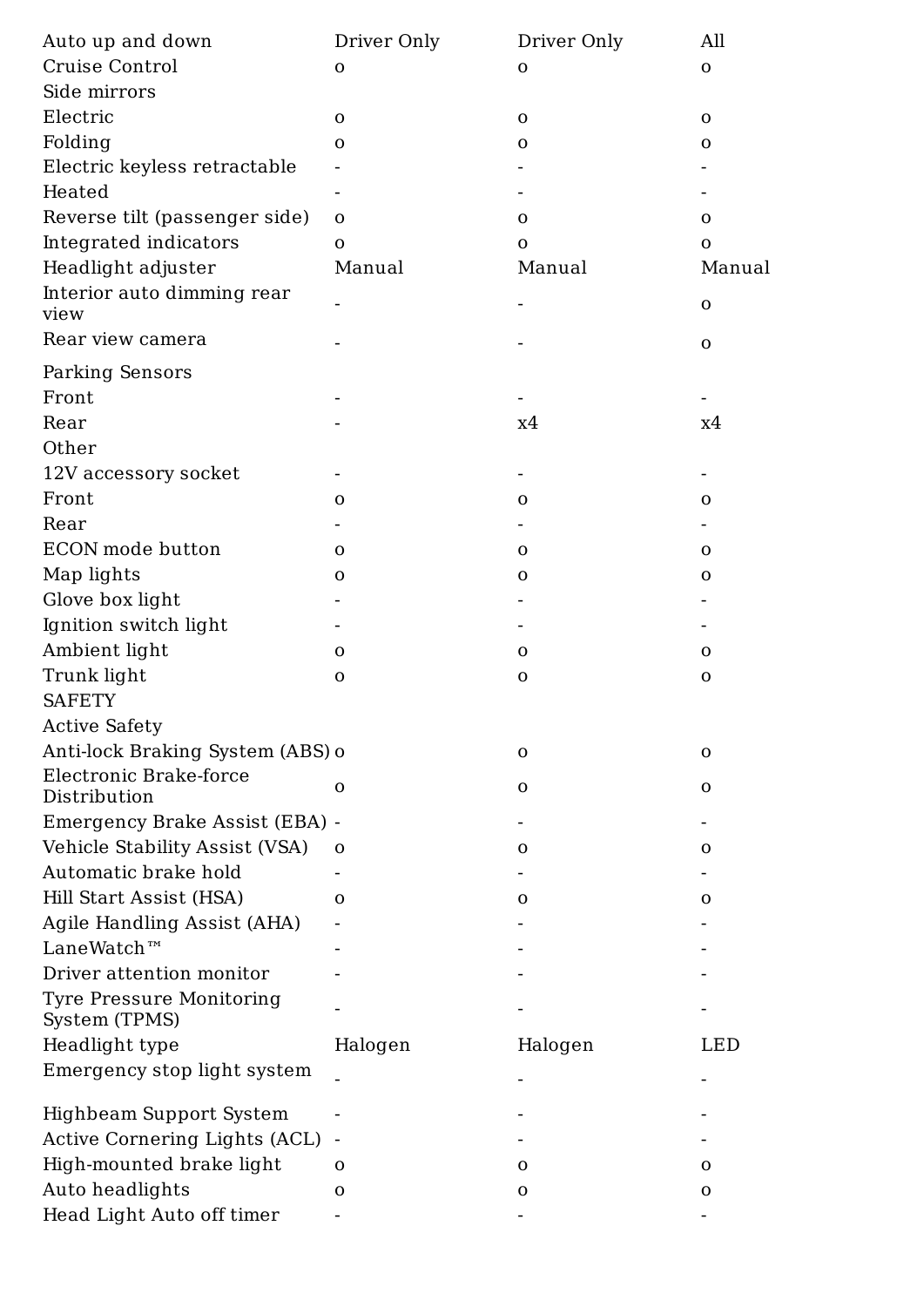| Auto dimming rear view mirror - |  |  |
|---------------------------------|--|--|
|                                 |  |  |

| Fog Lights |  |
|------------|--|
|            |  |

| $109 - 19100$                                                      |                    |                    |                    |
|--------------------------------------------------------------------|--------------------|--------------------|--------------------|
| Front                                                              | Halogen            | Halogen            | LED                |
| Rear                                                               |                    |                    |                    |
| Warning buzzer - Headlight on o                                    |                    | $\mathbf 0$        | $\mathbf 0$        |
| Rain Sensing Windscreen                                            |                    |                    |                    |
| Wipers                                                             |                    |                    |                    |
| Front intermittent wiper                                           |                    |                    |                    |
| LED Day Time Running Lights o                                      |                    | $\mathbf{O}$       | $\mathbf 0$        |
| <b>Advanced Driver Assist System</b>                               |                    |                    |                    |
| <b>CMBS</b> (Collision Mitigation<br><b>Breaking System</b> )      |                    |                    |                    |
| (LKAS) Lane Keeping Assist<br>System                               |                    |                    |                    |
| Adaptive Cruise Control (ACC)<br>with Low Speed Following<br>(LSF) |                    |                    |                    |
| Lane Departure Warning                                             |                    |                    |                    |
| Road Departure Mitigation<br>(RDM)                                 |                    |                    |                    |
| Forward Collision Warning                                          |                    |                    |                    |
| Passive Safety                                                     |                    |                    |                    |
| <b>Advanced Compatibility</b>                                      |                    |                    |                    |
| Engineering body (ACE)                                             | $\Omega$           | $\mathbf 0$        | $\mathbf O$        |
| Driver i-SRS Airbag<br>(Continuously staged inflation)             |                    |                    |                    |
| Dual front SRS airbag system                                       | $\mathbf 0$        | $\mathbf{O}$       | $\mathbf 0$        |
| Dual side SRS airbag system                                        | $\mathbf{O}$       | $\mathbf{O}$       | $\mathbf 0$        |
| Dual curtain SRS airbag<br>system                                  | $\mathbf{O}$       | $\mathbf 0$        | $\mathbf 0$        |
| Passenger airbag cut off<br>switch                                 |                    |                    |                    |
| Rear seat center passenger<br>lap belt                             |                    |                    |                    |
| 3-point ELR inertia-reel seat<br>belts                             | O                  | $\mathbf{O}$       | $\mathbf 0$        |
| Seatbelt pre-tensioning system                                     |                    |                    |                    |
| Front                                                              | $\Omega$           | $\mathbf{O}$       | $\mathbf O$        |
| Rear                                                               |                    |                    |                    |
| Height adjustable seatbelt<br>anchors                              | O                  | $\mathbf{O}$       | $\mathbf 0$        |
| ISOF ix child seat anchors - rear o                                |                    | $\mathbf{O}$       | $\mathbf O$        |
|                                                                    |                    |                    |                    |
| Active head restraints (anti-<br>whiplash) - front                 |                    |                    |                    |
| Seatbelt warning                                                   | <b>Front Seats</b> | <b>Front Seats</b> | <b>Front Seats</b> |
| Warning light - door open                                          | $\mathbf 0$        | $\mathbf 0$        | $\mathbf 0$        |
| Warning light - boot open                                          | $\mathbf{O}$       | $\mathbf 0$        | $\mathbf 0$        |
| Childproof door locks                                              |                    |                    |                    |
| <b>SECURITY</b>                                                    |                    |                    |                    |
| Alarm system                                                       | $\mathbf{O}$       | $\mathbf{O}$       | $\mathbf 0$        |
|                                                                    |                    |                    |                    |